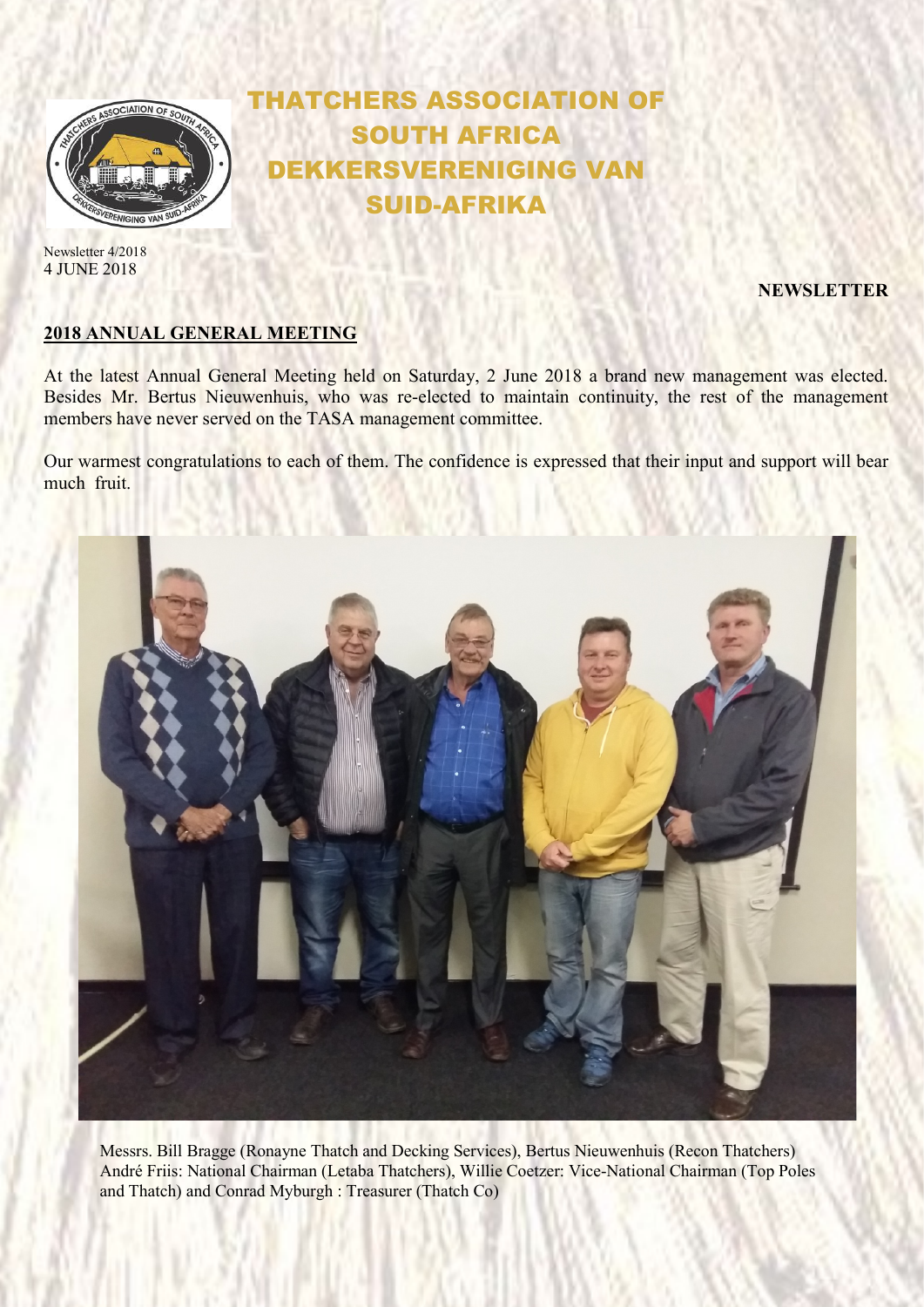## CHAIRMAN'S REPORT OF THE OUTGOING NATIONAL CHAIRMAN: MR. ABRIE VISAGIE

Twelfth Annual General Meeting 2 June 2018

A warm welcome to everybody present. Especially to new members present for the first time. Thank you Elzabie for organizing yet another AGM and for getting all the admin and documentation ready for today.

Ek wil graag die geleentheid gebruik om terug te kyk op wat die DVSA bereik het die afgelope twaalf jaar en enkele hoogtepunte uit lig. Die DVSA het ontstaan a.g.v. die inisiatief van 'n paar rolspelers in die bedryf wat die nodigheid vir `n platform as spreekbuis vir die Bedryf besef het.

Against all odds TASA got off the ground and achieved a lot in the last twelve years. It created the platform to be involved with the rewriting of the National Building Regulations that resulted in the publication of SANS 10407 in 2007.

Verder het die DVSA `n groot inset gehad in die samestelling van die nuwe Bouregulasies in 2011 en kon inset lewer en handhaaf om seker te maak dat die nuwe Regulasies uitvoerbaar en in pas is met die bedryf.

DVSA lede was ook Stigterslede in 2009 van die ITS (International Thatching Society). Sederdien het dit die DVSA se lede die geleentheid gegee om deel te wees van ITS saamtrekke in Denemarkte, Swede, Duitsland, Holland en verlede jaar in Engeland. DVSA lede is ook uitgenooi na die saamtrek in Japan volgende jaar gedurende Mei.

In 2014 TASA hosted the ITS meeting in Stellenbosch. One hundred and forty Thatchers from Europe and Japan attended and both the tourism part and the official part was a huge success due to a formidable team effort – and in particular the members of the Western Cape that helped hosting the event. It is still regarded as one of the best ITS events.

In 2016 TASA published its own Thatching Guide – again due to a massive team effort and this year the Guide was translated in Setswana and isiZulu - made possible by a sponsorship by SAWPA.

All above gave TASA purpose and goals over the last twelve years. The question is what is the purpose and goals over the next twelve years?

Soos met alle inisiatiewe het alles nie altyd volgens plan verloop nie en het die DVSA te doen gehad met soms onmoontlike uitdagings. Baie daarvan vandag nog met ons. Om net 'n paar te lys:

- 1. Betrokkenheid van lede. Die DVSA het tans dertig bona fide Dekkersondernemings as lid en dertien Geassosieerde lede.
- 2. Die DVSA vind dit moeilik om waarlik inklusief te wees van alle rolspelers in die bedryf en om relevant te wees in die toekoms sal die DVSA noodwendig sukses getransformeer moet word om waarlik verteenwoordigend van alle rolspelers in die bedryf te wees.
- 3. Die DVSA sukkel om lede betrokke te kry by die Bestuur. Gevolglik word dieselfde lede elke jaar herverkies op die Bestuur. Dit is nadelig vir die beeld van die DVSA en daar moet dringend nuwe gesigte deel word van die Bestuurskomitee. Die Bestuur van die DVSA het vir té lank gerus op die skouers van `n paar lede. Dit is nie volhoubaar nie en plaas ook baie druk op die Administratiewe Beampte.
- 4. Die DVSA moet opnuut krities kyk na sy rol en sy struktuur en dit is noodsaaklik dat gereelde vernuwende idees geimplimenteer word. Die volhoubaarheid van die operasionele model is lank deur die